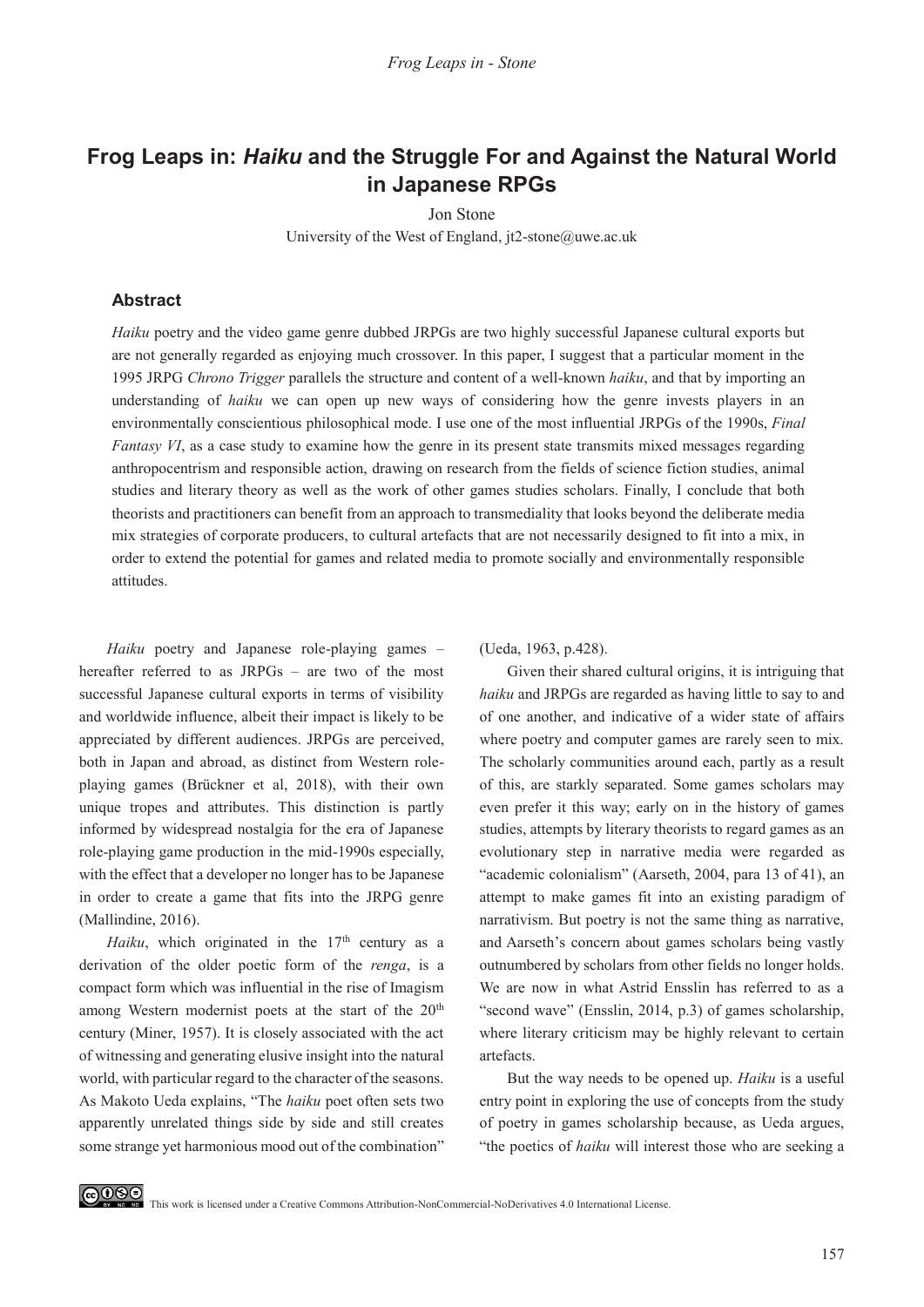definition of poetry which would transcend all linguistic and cultural differences" (Ueda, 1963, p. 423). What we learn from viewing games in the light of our understanding of *haiku* can be applied more widely to the use of poetics in game studies. In this case, I will be focusing on how *haiku*  aids us in analysing the environmentalist agendas of JRPG titles.

#### **Frog as kyara**

By far the most famous example of *haiku* is Matsuo Bashō's 'old pond', which in its totality reads:

> 古池や蛙飛び込む水の音 An old pond – frog leaps in – watersplash

The image of the frog is so strongly associated with the form that it is used as the cover illustration on *The Penguin Book of Haiku*, a modern anthology which seeks to emphasise the playful, sociable side of *haiku* by clustering poems together according to their subject matter, and by including a number of sequences of poems exchanged between *haiku* practitioners. Bashō's poem is generally thought of as recording a moment of altered consciousness or an "advanced state of awakening" (Austin, 2015, p.91) that has the potential to permanently change a person. The physical stimulus of the watersplash is both the trigger and the embodiment of that awakening, so that the poem traces a resonance or intimacy between human consciousness and the natural environment.

Contrast this *haiku* with the scene from Square's 1995 JRPG *Chrono Trigger* where the character of Frog is first introduced to the player. The player's control of their avatar is temporarily suspended, and a scripted scene plays out. The setting is a medieval church – a context that evokes a sense of preserved antiquity. Frog leaps down from offscreen, perhaps from a matroneum, to strike at an ambushing enemy with his sword while Chrono, the player's avatar, is paralysed. The enemy is killed, there is a moment of silence, and then Frog's theme music starts up. It is buoyant and dramatic, shattering the preceding atmosphere of gloom – somewhat, we might say, like a body breaking the surface of a pond. Frog, it later transpires, was originally a human knight, and his been put under a transformation spell. But he is, unmistakably, a frog. His running animation is a two-legged hop, and his vocal sac expands and contracts sometimes when he is speaking, as if to amplify his voice. He contributes water-themed magic

and an extendable tongue to the party's (and the player's) pool of offensive capabilities.

The parallels between the two scenes are evident – the introduction of a lively new element and the subsequent splash, marking a meaningful alteration to the consciousness (of poet, of reader, of player) going forward. We may even choose to infer a connection between their respective frogs, understanding them as varying depictions of the same base character or textual component. Cultural studies supplies us with Itō Gō's term *kyara*, meaning a character who can exist "independent from any particular medium" (Steinberg, 2012, p.83), the stripped-down, iconic, 'proto' version of the character which is then particularised for each medium in which he or she appears. Itō coined the term in reference to manga characters that exist first of all as drawings, or "a bunch of strokes drawn on paper" (Berndt, 2008, p.302), before being shaped and refined by narrative, at which point they become a full-fledged character. The concept has been deployed elsewhere in games studies (for example: Galbraith, 2011) as a way of framing the connections between the content of Japanese games in particular and their adjacent media. It overlaps with the concept of symbolism in literature, where a simple object or thing carries broad and flexible connotations that are narrowed by their specific context so as to be intrinsic to the meaning of the work. A frog, in the tradition of *haiku*  writing, is a symbol of spring, and therefore of "merriment, colour, noises, life (sex)" (Takiguchi, 2005).

The idea of a visual outline to be filled in later also echoes definitions of *haiku* that focus on its "semantic indeterminacy" (Kawamoto, 1999, p.710), the fact that the language is deliberately open and permissive of a wide range of interpretations. We have the option, as readers and critics, therefore, to conceive of a frog *kyara*, a rough outline of the frog character, that is then given flesh in the moment it arrives in a poem or a JRPG – the same frog tuned to different media.

Utilising a cultural studies concept in this way creates a pathway between the media of poetry and computer games, the better to allow the traffic of critical perspectives, or as Jon Dovey and Helen Kennedy term it, "interdisciplinary raids" (Dovey and Kennedy, 2006, p.3). In the context of global media culture, Steinberg views the character as one of the "agents of connectivity that tie images, media platforms, things and consumers together" (Steinberg, 2010, p.209), and character is therefore a useful way to bridge the gap between studies of poetry and other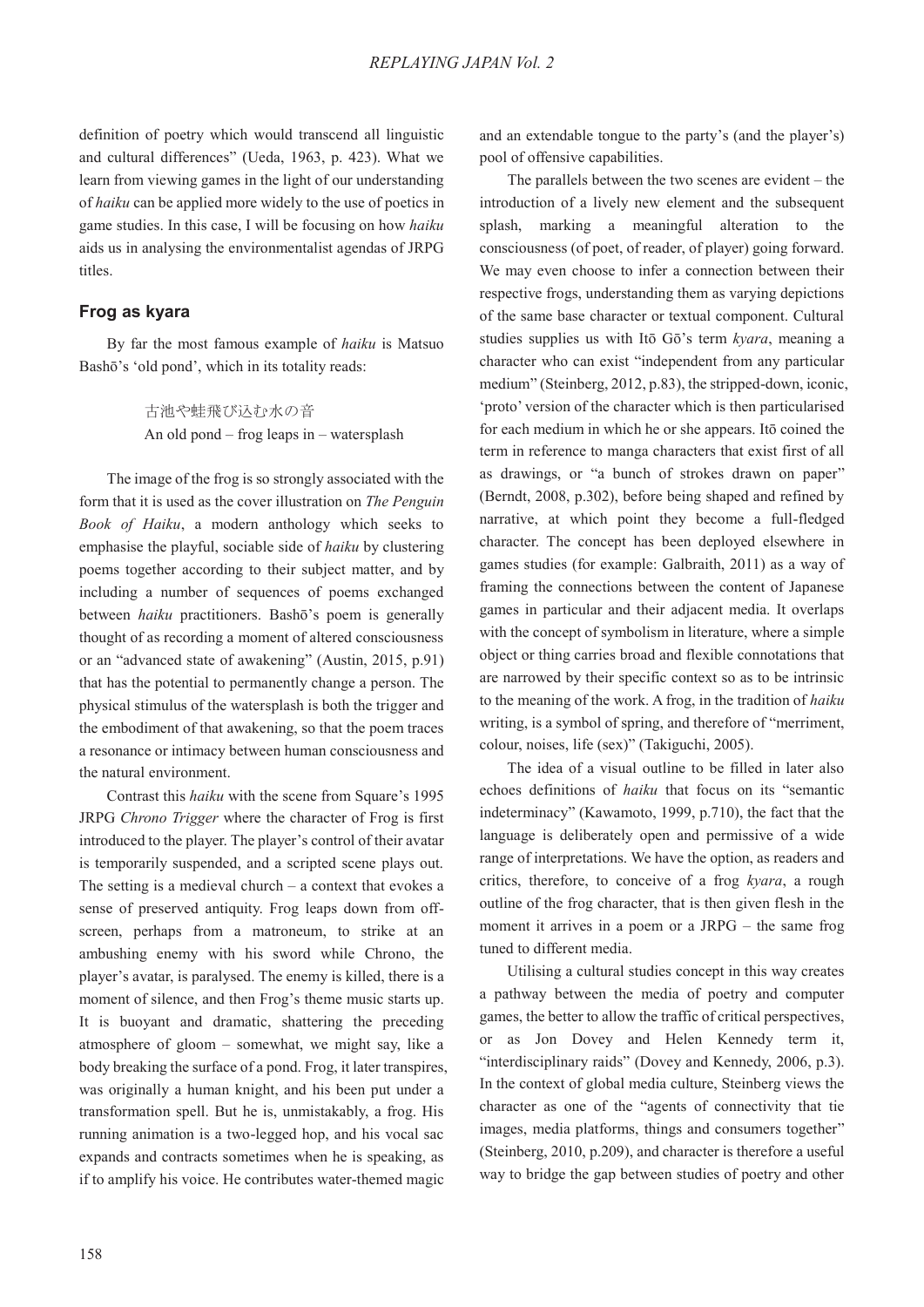media.

That this gap needs bridging is largely due to the underrepresentation of poetry within the phenomenon of transmediality and what has been termed "convergence culture" (Jenkins, 2006) – where key elements of media franchises span multiple types of media. The study of transmediality and media mixing generally assumes a deliberate and coordinated strategy on the part of content producers: traditional narratives, comics, animation, games, film and toys are therefore commonly regarded as part of the mix. Because poetry is rarely used as part of a franchise or as a substantial part of the construction of a fictional world, it remains an outcast, separately studied.

The critical priorities of literary theorists writing on poetry also play a part: it is unusual to think of poems as containing something akin to a character, or to find critics calling attention to characters in a poem. The elements of a poem are instead regarded as symbols, or personae, or images, and are deemed to be simultaneously resonant with all human experience – universal symbols – and particular to the context in which they are placed. At the extreme end, William Carlos Williams' edict that in poetry there are "no ideas but in things" is taken up as meaning that the content of a poem is non-transferable, not a series of pliant linguistic signs but concrete objects that only speak of themselves (Lambeth-Climaco, 2008).

But by abandoning the idea that transmedial networking must be a deliberate act on the part of producers, and by recognising *kyara* as a concept that links character and symbol, we can explore the possibility of an expressive overlap between *Chrono Trigger* and 'old pond' that gives us a fresh perspective on the ways computer games may embody ecologically and socially responsible themes. One of the strong associations with the JRPG genre is the importance of restoring a natural balance to the world that has been imperiled by the rapid onset of technology, or by human greed and conflict. *Chrono Trigger* uses the character of Lavos, an alien feeding off the energy of the planet, as an emblem of apocalyptic destruction; Lavos not only destroys human civilisation in 1999AD, but is also the cause of a catastrophic climate change event in an earlier time period, after humans attempt to harvest his power using a device called the Mammon Machine. Defeating him is the ultimate goal of the game, and unravelling the story of how technological ambition was a factor in destructive climate events becomes part of the player's journey. The player is able to travel forward in time to 2300AD and

explore a near-lifeless post-apocalyptic landscape, ruled by a genocidal artificial intelligence, as well as back in time to a previous ice age. *Chrono Trigger* thereby evinces a clear interest in provoking the player to reflect on the three-way relationship between human beings, their technology and the shifting composition of the landscape around them. In a famous scene, it even has one character leave the player's party in order to spend 400 years planting and maintaining a forest.

The form of *haiku*, as described by literary critics, complements this concern. Ueda quotes Bashō himself drawing the association between poetic spirit and "the creative energy of nature", and describes the principles of *haiku* as related to a kind of transcendence, a leaving behind of the anthropocentric ego: "A flower is beautiful, the moon is beautiful, all objects in nature are beautiful, because they have no egoism, because they do not fight for gain" (p.424). Thus, both the reading and the composition of *haiku* are understood as promoting increased insight into and respect for the natural world (Rillero, 1999). Ueda fixes on the brevity of the *haiku* as an important characteristic, since such suspension of egoism can only ever be brief, and describes how the parts of the poem are designed to relate to one another by "fragrance", rather than logic, forming "an atmospheric harmony" (Ueda, p. 428), in the same way the player of *Chrono Trigger* is attempting to harmonise the elements of the fictional world across time and space.

Where, then, does the more particular parallel between Frog's introductory scene and 'old pond' lead us? Before answering this question, I would like to examine some of the ways in which the JRPG genre struggles to embody themes of environmental responsibility, using a separate title as a case study.

## **Ludo-philosophical dissonance in** *Final Fantasy VI*

In some ways, core features of video games are antithetical to the aim of subverting egoism. Games incorporate the player at the centre of their systems, so that the medium itself can be thought of as "an assemblage that is the *player-and-videogame*" (Keogh, 2018, p.22) – a model of anthropocentrism. They revolve around continuous action and reaction, change and movement, focus the attention of the player on gains and losses, and promote long periods of engagement, rather than brief moments of revelation, with JRPGs sometimes taking more than 50 hours to complete.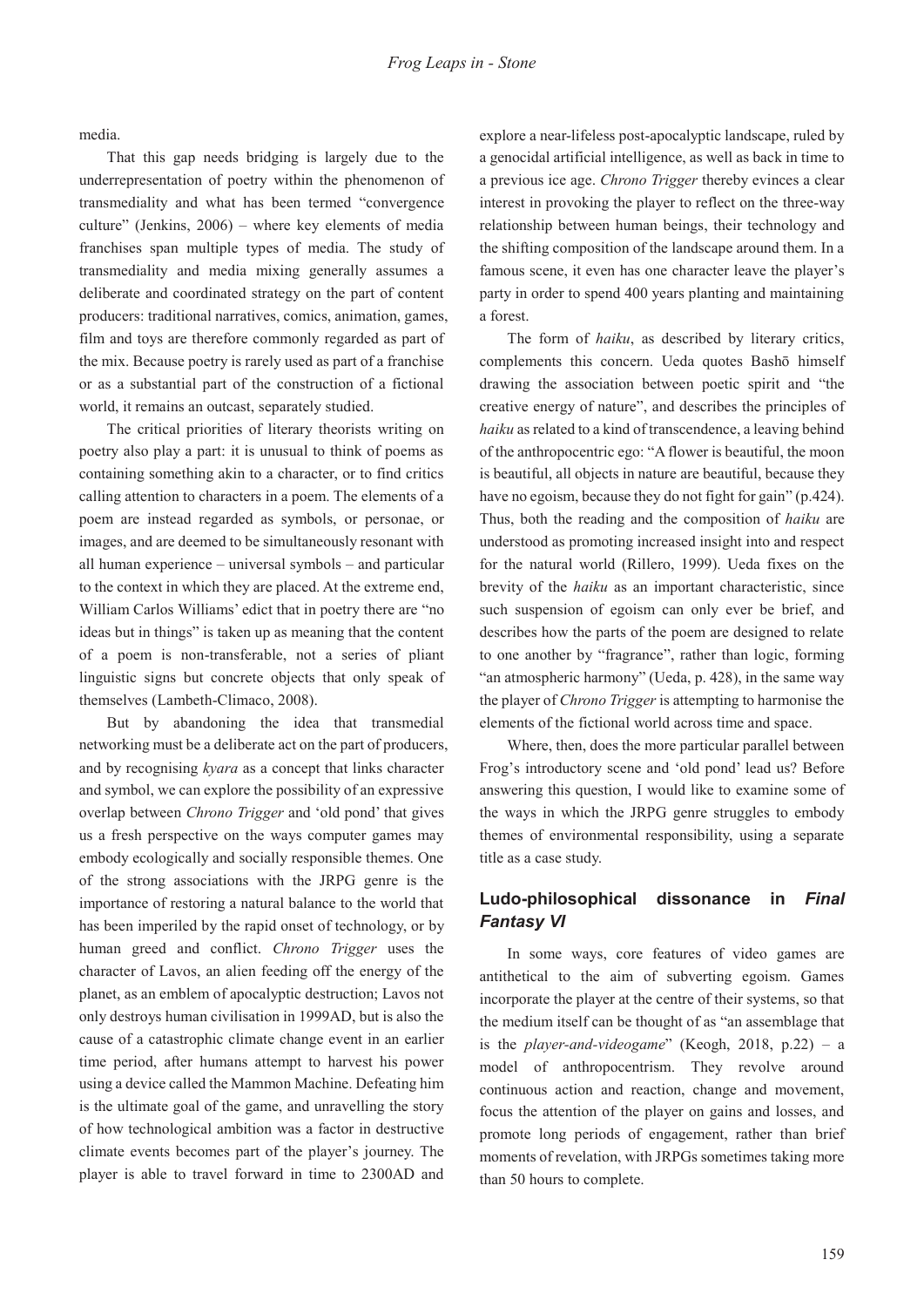These features are all present in Square's *Final Fantasy VI*, which was released a year before *Chrono Trigger* and is arguably the more influential game; it certainly adheres to more of the archetypical or 'classic' features of the JRPG. Its battle system, for instance, based around random encounters that cannot be circumnavigated, is far more commonly emulated than *Chrono Trigger*'s specifically positioned and mostly avoidable battles. It was the final game in the *Final Fantasy* series to be released on the SNES/Super Famicon, and therefore represents the era of JRPGs most often alluded in modern examples of the genre that pursue a retro or nostalgia-driven aesthetic.

That aesthetic includes the division of the game world into three types of space, as analysed by William Huber: "*city/dungeon* scaled space, in which the display screen bounded a scaled region analogous to one or two city blocks; *battle space*, in which the characters would be depicted individually; and *countryside/landscape* space" (Huber, 2013, p.180). *Battle space* is dedicated almost entirely to combat between the player's party of one to four heroes and one or more enemies at a time, and is the major means through which the player is called upon to demonstrate skill at navigating the game's challenges. Outside of battle space, player activity is limited to directing the members of their party to an appropriate point in the game world in order to move the narrative forward, managing the characters' equipment and the composition of the party, and buying items from merchants. There is no opportunity for the player to make any decisions that affect the direction of the over-arcing narrative, although there are points in the second half of the game where certain characters may live or die as a result of the player's actions. David Simkims notes in his analysis of RPG ethics that the game does not adequately prepare the player for the possibility that any such deviation from the scripted storyline is possible:

At a bridge, followed be hordes of enemies, one of the main characters, Shadow, offers to sacrifice himself so the rest can escape ... Only later, after completing the game, did Robert discover that the choice to stand with Shadow on the bridge or let him sacrifice himself was a legitimate one. He had assumed the game would force his hand, as this series tends to do … RPGs usually 'railroad you along a given track', which doesn't give much freedom to the player to determine how the plot or

character development will progress." (Simkins, 2010, p.77)

With this in mind, it is worth recounting how *Final Fantasy VI,* like *Chrono Trigger*, delivers a storyline that foregrounds the act of resisting environmental collapse. The plot sees the Gestahl Empire infusing its soldiers and war machines with magic that has been extracted from beings known as 'espers', and using these in an attempt to conquer the planet in pursuit of still greater sources of power, much as the Mammon Machine in *Chrono Trigger*  attempts to draw power form Lavos. The magic-andtechnology mixture, dubbed 'Magitek', serves as a parallel to real-world weapons of mass destruction, and its method of creation alludes to the exploitation of humans, animals and natural resources in the pursuit of military and commercial dominance. The espers, who are severely weakened and eventually killed by the experiments performed on them, and by their being drained of their essence, are reduced to an ore called 'magicite' upon death, which then grants either the Empire or the player additional powers. These powers are linked to different natural elements, such as fire or lightning.

The setting in the first half of the game is referred to as the World of Balance, and is made up of sub-regions with varying geographies: green grasslands, plains, forest, snowy mountains and small deserts. After arch-antagonist Kefka attempts to unleash the full power of the deities who created the espers, the three continents are split apart and the setting is thereafter referred to as the World of Ruin. The desert regions are expanded, the grasslands become wastelands, forests are blackened, and the sea is coloured a darker hue throughout the world, suggesting oil pollution. The player's job is to reverse this process.

Yet, as Simkins argues, the ethical experience offered by a computer game is centered on "the opportunity to not just witness, but live through and perform the ethical life of another" (p.72). The player is prompted to examine their own ethics chiefly through the mechanism of having the consequences of their actions transmitted to them through their effect on the characters in the game (p.75). Since the player is not able to substantively affect the course of the narrative, the focal point of player action is the battle space, that area of the game where the player's decisions most conspicuously determine whether or not they are able to continue. Taking part in battles is, throughout most of the game, the sole means of raising the combat abilities of the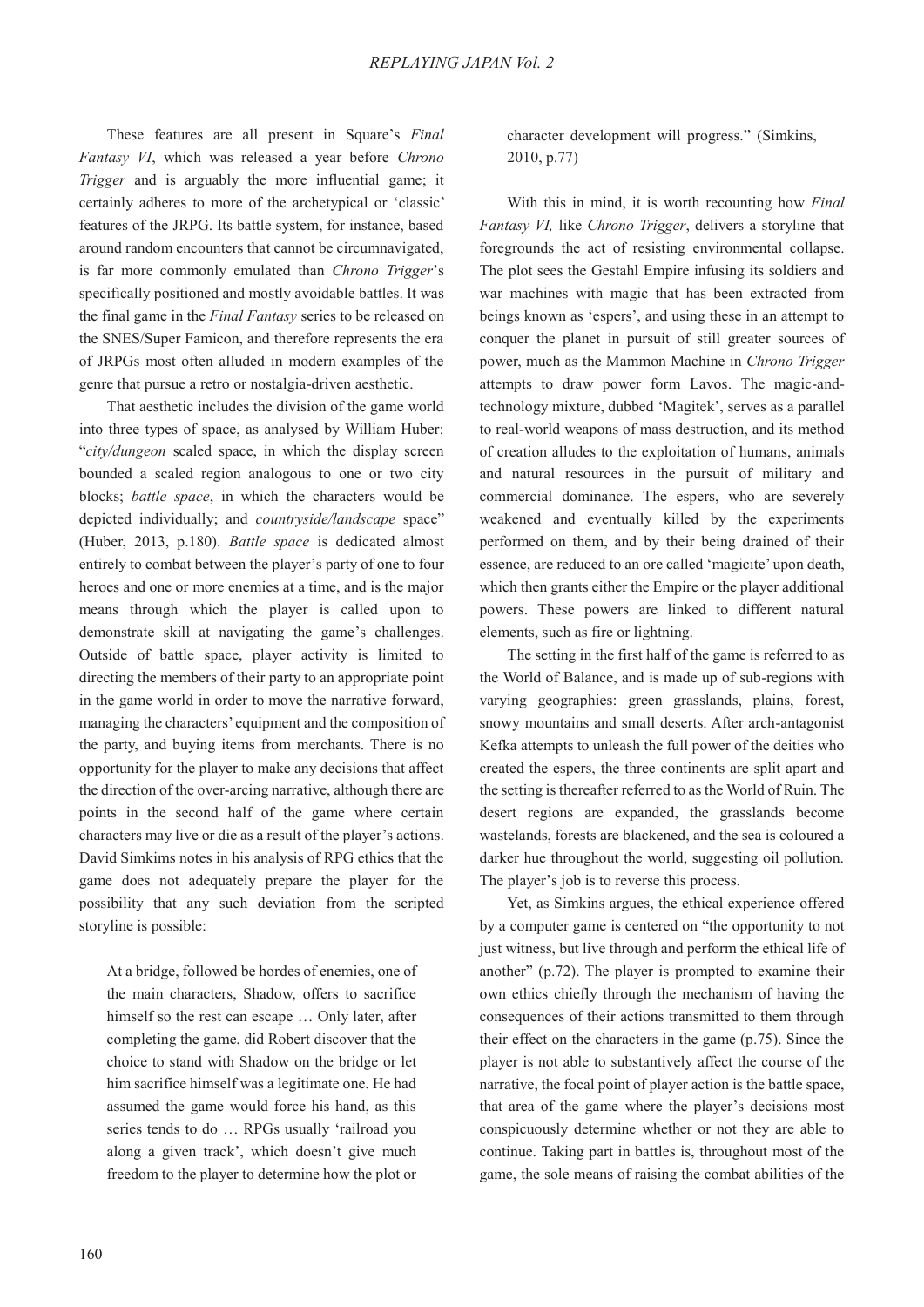player's party of characters, as well as the only way to reliably obtain in-game currency, which may be spent on better quality weapons or armour. The player who chooses to continually flee from conflict will quickly find that their party is too weak and too poorly equipped to win a battle that is a scripted and unavoidable part of the narrative. The "other life" that is therefore performed by the player in *Final Fantasy VI* is one of continual violent opposition: kill or be killed.

While a great many of the enemies the player encounters are either human soldiers, machines, or monsters cribbed from the mythologies of various cultures, a considerable number are recognisably animal. The question of animal rights and protections is intrinsically linked with environmentalist philosophy in general, and excessive violence against animals can be reasonably viewed as violence against ecosystems. There is no reason offered within the narrative of the game for why most of these animals would be hostile, or what is achieved by fighting them, beyond the adventuring party gaining battle experience.

The player's party of characters, on the other hand, is made up almost entirely of humans. One of the central characters is individualised, in terms of the game's mechanics, by his 'Tools' ability, which enables him to use increasingly complex projectile weapons, and incentivises the player to try to locate more as the game progresses, the most advanced of which is a highly anachronistic chainsaw.

Viewed according to its procedural rhetoric (Bogost, 2007) – that is, the way it teaches the player through rulebased interactions and embodied processes – *Final Fantasy VI*'s claim to being ecologically responsible, or ethically opposed to military techno-power, is somewhat dubious. The player wins by conquest alone, and by adding to their own arsenal and armoury. They lack the option to genuinely protect any natural habitat. In fact, they gather resources by plundering, much the same as the Empire they are battling.

#### **Frog as intervention**

Is it possible for these two apparently disharmonious dimensions of the JRPG – narrative content and core gameplay – to be reconciled without travelling far outside the boundaries of the genre? Here is where the existence of a moment like Frog's introduction in *Chrono Trigger* and its parallels with 'old pond' point to some of the ways the genre has tentatively reached toward – and may continue to reach toward – such a reconciliation. If Bashō is recording

a moment of awakening, a shifting of conscience, then the game is also using the structure of a frog intervention to awaken the player into a different mindset. In the *haiku* the hiragana character ࡸ is what is known as a *kireji* or 'cutting word', creating a pause or transition between two moments: the stillness of the pond played against the liveliness of the frog. Frog, similarly, enters the game with a cutting gesture, a decisive swing of his sword.

Up until this point, the player's aims have been limited to saving the female companion of the game's main protagonist, in a manner reminiscent of many kidnapped princess storylines. Frog's appearance signals that the game (and hence the player) has wider concerns; it foreshadows plot developments that lead the player to explore their ability to impact the world more dramatically. This frog is, after all, a symbol of spring, and therefore of life cycles, of birth and renewal – the forces that the player must enjoin with in *Chrono Trigger* if they are to save the world. He is a device, therefore, that causes the player to look beyond the fate of the protagonist and his friends and begin investing in the wider narrative.

In the same stroke, the game introduces Frog as an animal hero, a concept that is disruptive to a philosophy of the world based on human agency alone. Anthropomorphic animals are used in other popular multimedia franchises to model an imaginary fightback against human disregard by agents of the natural world, the most notable examples being early titles in Sega's *Sonic the Hedgehog* franchise, "a slightly radical representation of all humanity and the impact humanity is having on nature" (Naka, 2010).

The inclusion of half-animal characters alongside human protagonists leans toward a more realistic symbolism than that of nature fighting back, where the concept of sympathetic co-existence with the natural world is represented by composite champions or avatars. This combination of animal and human in one virtual body remains open to critique; it can be interpreted as pillaging animals for selected exotic or desirable traits and bolting them on to essentially human actors in order to lend these actors expressive range, resulting in non-human intelligence and autonomy being obscured or denied. All anthropomorphism is subject to this suspicion, even when the animals are quadrupedal and realistically depicted; Felix Salton's *Bambi: A Life in the Woods*, on which the popular Walt Disney film was based, was notably banned in Nazi Germany because it was interpreted as a comment on persecution of Jews (Loy, 2015, p.49).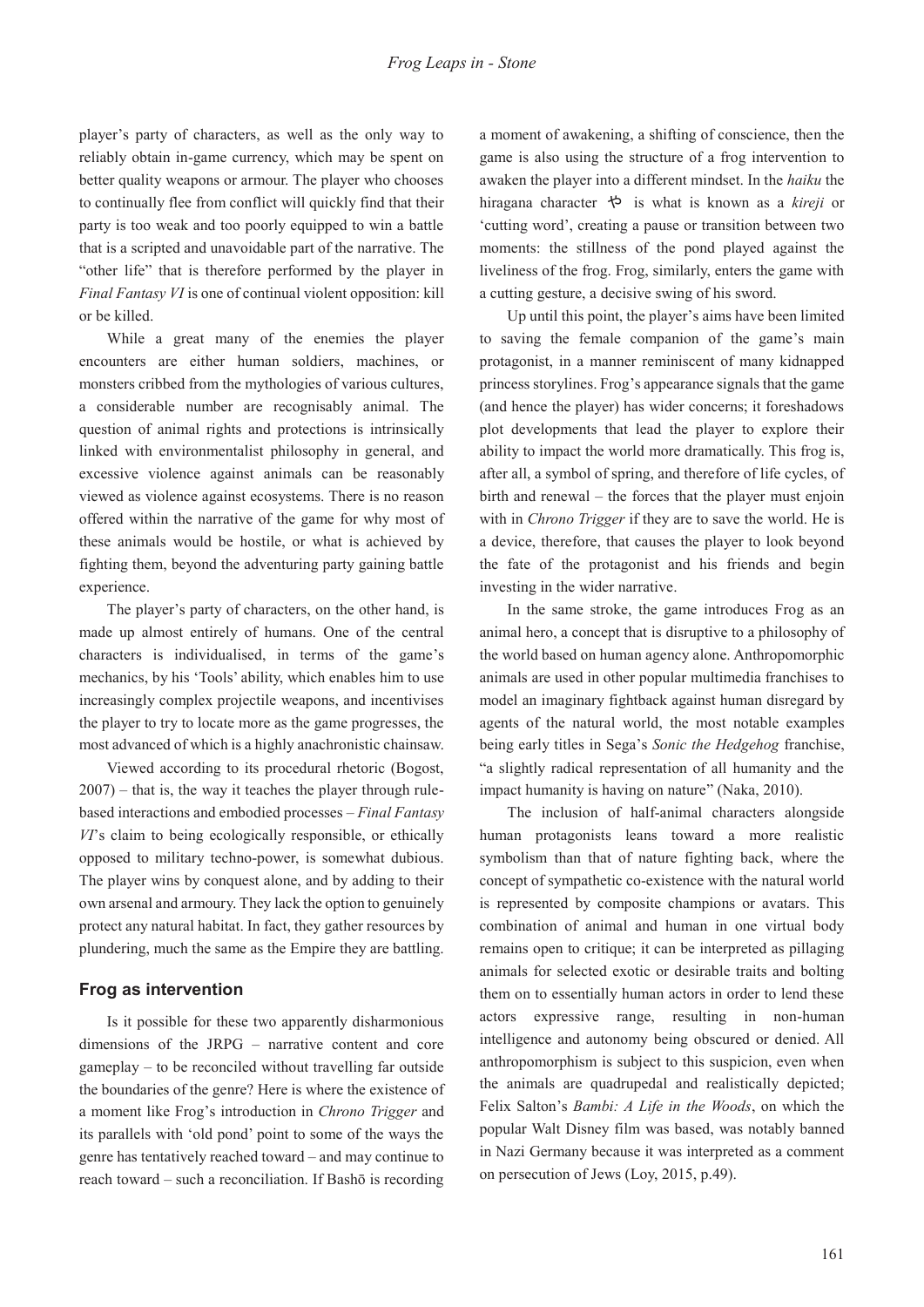Equally, however, this fictional device can be regarded as a means by which the audience – or, in this case, the player – starts to envisage and identify with non-human intelligence, or to at least regard it with curiosity, a potential gateway to broader sympathies with the natural world. Writing on cinema, Loredana Loy points out that the main way animals are culturally marginalised in visual media of the post-industrial age is through their lack of visibility. Urbanisation and the attendant focus on towns and cities as the epicentre of all cultural and political activity reduces animal life to a series of utilities (Loy, 2015, pp.41-42). Media that provides a meaningful role for animals in the context of human civilisation remains relatively rare, and the human-animal hybrid is one way of creatively bridging the gap.

Recalling Ueda's remarks on the pairing of apparently unrelated elements in *haiku*, then, just as Frog's introduction signals a change in the game's story emphasis, so does the character himself allude to the idea of a continuity, or harmony, between human and animal intelligence. The fictional human-animal hybrid is a provocation, and the starting point of a process that, when fully realised, works to "interrogate and problematise distinctions that would maintain modernity's separation of nature and culture, animal and human-animal, object and subject" (Yampell, 2008, p. 208).

There are two major types of anthropomorphic animal in the JRPG genre: as with the example of Frog, there are humans who have been transformed into animals, either temporarily or permanently. Then there are so-called beast races, which are communities of animal people who exist alongside humans in the fiction, and who are usually depicted as being as old as – or even older than – the human race. Capcom's *Breath of Fire* series utilises this device prominently. Its first two titles, released in 1993 and 1994 respectively, are set in a world that mostly comprises beast races, and prominently feature a wolf-man, an ox-man, a mole-person and a frog prince, as well as chimera-like female characters with particular animal body parts. What these titles lack, however, when contrasted with the example of *Final Fantasy VI*, is an opposing faction that can be readily associated with the threat posed to the natural world by rapid industrialisation and militarism.

If we were to imagine a version of *Final Fantasy VI* where the player's party were more closely associated with non-human forms of life, and where the enemy roster was not so conspicuously rounded out by members of the

animal kingdom, then the disharmony between narrative and procedural rhetoric would, at the very least, not be so blatant. Generally speaking, the more unrealistic a game appears to be, the more it invites the player to interpret it as a non-literal representation of events. The battles in *Final Fantasy VI* are already turn-based, requiring that the player disregard the apparent absurdity of each participant waiting in line to perform an action. The existence of anthropomorphic animals allied to humans and fighting against magic-infused mechanical enemies in an environmentally conscientious narrative might go so far as to suggest to the player that the entire staging is allegorical, representing a broader struggle between alternative visions of our future, with anthropocentrism as a threat to itself as well as everything else.

Returning to the idea of suspension of the ego that is key to the conception of *haiku*, there are other key elements of the JRPG genre that align with that artistic goal – again, readily emphasised in the moment of Frog's intervention. Rather than being centered on a single protagonist, player embodiment is distributed across a party, members of which are exchanged at key points in the game. *Final Fantasy VI* remains the purest expression of this design philosophy, as it was specifically intended that no single character would be present throughout the game or function as the main protagonist (Kitase, 2012). The player therefore lacks a persistent alter-ego or ludic self within the game; they are a somewhat free-floating entity whose sympathies are subject to being forcefully changed.

The game is also designed so that, outside of battle space, control may be removed from the player at any point in a number of ways, largely for the purposes of dramatic moments. The scene sometimes changes, either to show a segment of narrative in flashback, or to highlight a location of importance, or to move the story to another location altogether. Any of the characters in the party, including the character the player is nominally controlling, may react to the narrated events by moving or speaking independently of the player's prompting. This can be regarded as a tool used to momentarily force the player out of their position at the centre of the game's system, the better to cause them to reflect on the way other elements of the game interact with one another – not simply in the manner of an audience member absorbing a story but as one element in a larger machine.

Frog's introduction to *Chrono Trigger* is memorable – and echoes the effect of *haiku* – in part because it takes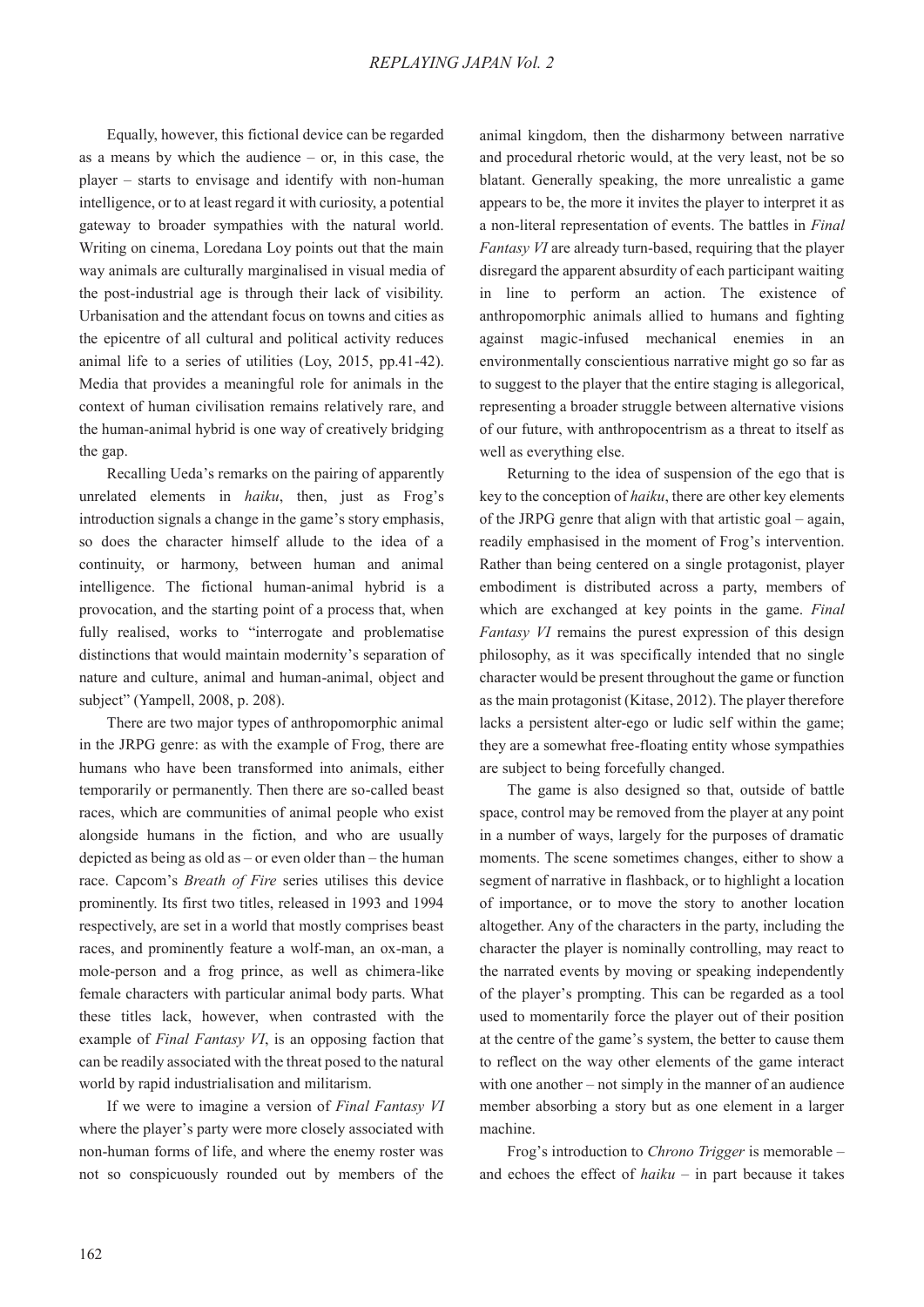place right after a battle, with Frog supplanting the player as the main actor in the scene, forcing the player to bear witness to a shifting in tone, and a surprise contrast of elements. It introduces, dramatically and for the first time, a non-human hero to the cast, and swiftly aligns that hero with the player, literally bonding Frog to the player's own path, and entangling him in their destiny, by having Frog follow closely along as the third in the group. While we can be certain that the game designers did not intend Frog to be a particularisation of Bashō's frog, and may not even have read the *haiku*, the two scenes draw on a shared symbolism and structure in reporting  $-$  and provoking  $-$  a moment where the ego is temporarily set aside, a revelation of oneness with the wider landscape, embodied in one of its liveliest agents. A YouTube video from 2017 captures the reaction of first-time players to this section of the game over 20 years after the game's initial release, concluding with one player saying, "I love this frog!" (Trash Benn, 2017)

#### **Conclusions**

What this reading of one short scene in a single JRPG demonstrates is that resonances between the structure of video games and the structure of poetry can lead us to surprising revelations about the way games tackle dissonances and difficulties between their ludic and narrative expressivity. Theorists looking to poetry for their theoretical tools can advance additional readings of games that add nuance to existing interpretations. For example, the common poetic device of metaphor can be used to ascribe to viscerally violent video games the intention to represent more deeply interred conflicts: violence as symbolism, rather than representation or re-enactment.

Scepticism of techno-militarism and technocorporatism is an increasingly common feature of contemporary games today, with mainstream titles in a diverse range of genres (for example, *Inside* (Playdead, 2016), a puzzle-platformer; the *Borderlands* (Gearbox, 2009-2019) series of first-person shooters, and the recent *The Outer Worlds* (Obsidian, 2019), an open-world roleplaying game) pitting the player against – or in servitude to – morally dubious expansionist corporations. Attention paid to the poetic aspirations of such games, however muted, may help us move beyond the simplistic recognition that these games imbue the player with agency to take on murderous businessmen.

Modern games that adhere to or approximate the JRPG

formula, meanwhile, will sometimes aim to subvert player expectations in order to reflexively comment on previously embedded aspects of the genre. Most notably, *Undertale*  (Toby Fox, 2015) recasts the player as a murderer if they decide to proceed through the game by killing every enemy, and permits them to proceed without doing so. There are many instances in such games where meaning is conveyed by the poetic positioning of elements, in harmony or sharp contrast with one another.

In combination with these developments, there is room for practitioners and theorists alike to explore the potential for games to promote a deeper and more reflective engagement with challenging and socially responsible topics like environmentalism. The theoretical realms of transmediality and the media mix can be extended so that as well as paying critical attention to deliberate production strategies, theorists seek to yolk together games with other cultural artefacts through flexible concepts such as *kyara*. This in turn provides opportunities for players themselves to look beyond the game, or to locate their play within the context of a wider philosophy.

Practitioners, meanwhile, could do worse than to notice poetry, and to take note of its attendances to particular types of experience and cultural reality that are underprivileged elsewhere. In this way, transmediality can be used to reach and affect a wider audience than that currently engaged in gaming culture.

#### **References**

- Aarseth, Espen. 2004. "Genre Trouble: Narrativism and the Art of Simulation". In *First Person: New Media as Story, Performance and Game*, edited by Pat Harrigan and Noah Wardrip-Fruin, 45-55. Cambridge, Massachusetts: MIT Press.
- Austin, James. 2015. "A Plop! Heard Round the World". *The Eastern Buddhist*, Vol.36, No.2 (2015): 85-116.
- Berndt, Jacqueline. 2008. "Considering Manga Discourse: Location, Ambiguity, Historicity". In *Japanese Visual Culture: Explorations in the World of Manga and Anime*, edited by Marc W. MacWilliams, 351-369. New York: M. E. Sharpe.
- Bogost, Ian. 2010. *Persuasive Games*. Cambridge, Massachusetts: The MIT Press.
- Brückner, Stefan, Yukiko Sato and Shuichi Kurabayashi. 2018. "Exploring Cultural Differences in Game Reception: JRPGs in Germany and Japan." *Proceedings of the 2018 DiGRA International*